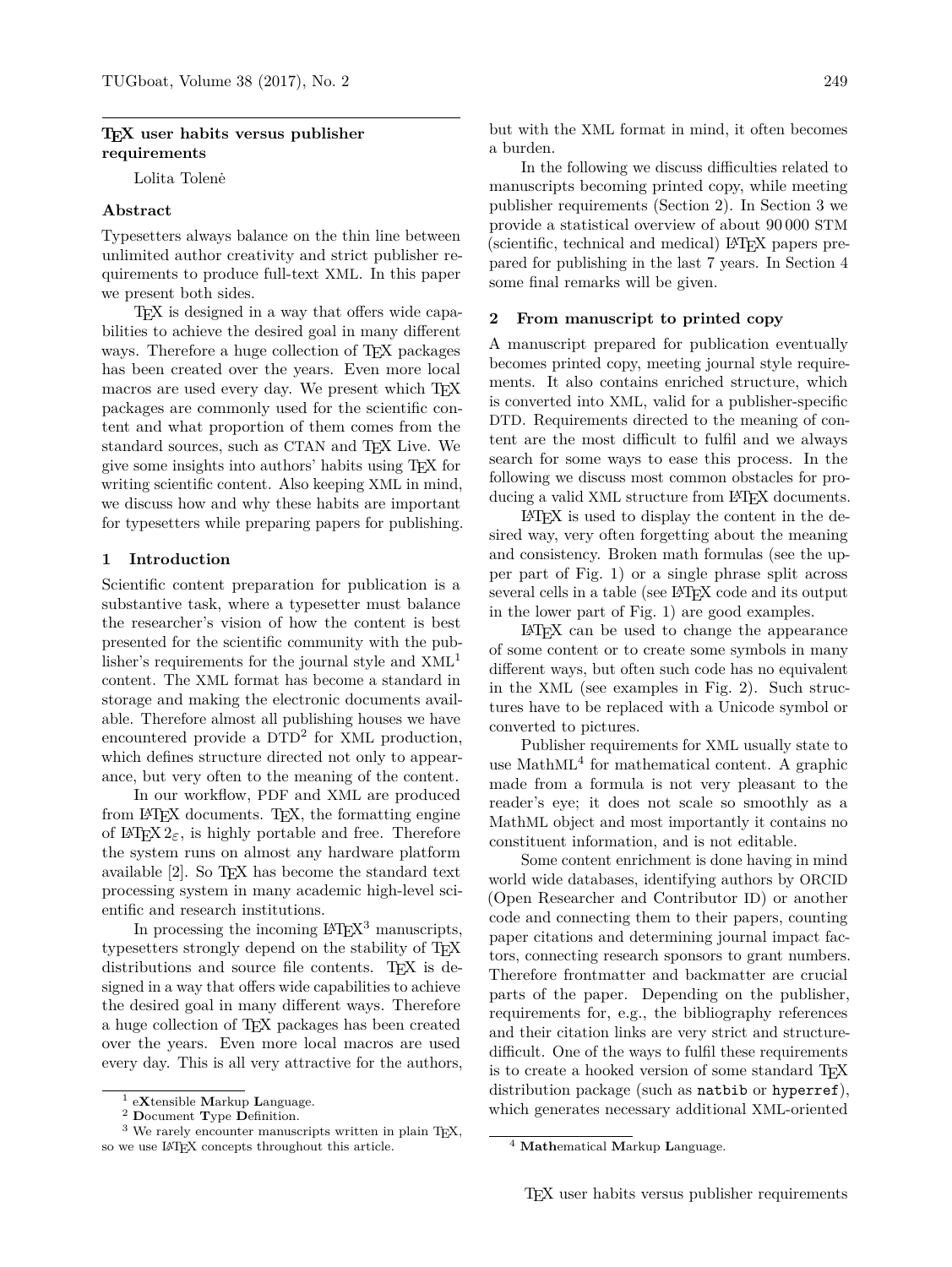```
'$R=\{x|x$ is real $\}$' instead of '$R=\{x|x \mbox{ is real } \}$'
                                  ***\begin{tabular}{ccccc}
\hline
Sample & Depth (cm) & Weight of Sample & CRS & Pb-210 age \\
Number & & Counted (g) & sediment accumulation & (year AD) \\
&&& rate (g/cm$^{2}/$yr)$^{\mathrm{a}}$\\
\hline
\ldots\end{tabular}
```

| Sample | Depth (cm) | Weight of Sample | CRS                   | $Pb-210$ age                       |
|--------|------------|------------------|-----------------------|------------------------------------|
| Number |            | Counted $(g)$    | sediment accumulation | $\frac{\text{year AD}}{\text{AD}}$ |
|        |            |                  | rate $(g/cm^2/yr)^a$  |                                    |
|        |            |                  |                       |                                    |

<span id="page-1-0"></span>**Figure 1**: LAT<sub>EX</sub> code examples of a broken math formula and table headings with phrases split into separate cells.

```
\raisebox{.2em}{$n$}\big/\raisebox{-.2em}{$m$} \implies n/m***${\longrightarrow\hspace*{-3.1ex}{\circ}\hspace*{1.9ex}}$ => -0>
                                   ***$1\!\!1$ \implies 1 instead of \usepackage{dsfont}$\mathds{1}$ \implies 1
                                   ***\newcommand{\forkindep}[1][]{%
     \mathrel{\mathop{\vcenter{\hbox{\oalign{
          \noalign{\kern-.3ex}
          \hfil$\vert$\hfil\cr\noalign{\kern-.7ex}$\smile$\cr \implies\noalign{\kern-.3ex}}
          }}}\displaylimits_{#1}}
     \mathcal{F}
```
<span id="page-1-1"></span>Figure 2: Examples of symbols created using LATEX: on the left-hand side is the source code, on the right-hand side, its output.

content without changing the user output. Such actions are extremely dependent on stability of packages and T<sub>E</sub>X distributions.

On our side, as typesetters, there are few LATEX to XML converters being used (like TEX4ht or the one described in [\[1\]](#page-5-2)). Also there are some thoughts to explore LuaTEX-based converter possibilities. Each of them, theoretical or practical, have flaws different than others and one thing they all have in common in order to produce an XML valid for a publisherprovided DTD, the source content has to be prepared, either changing the TEX source directly or using available T<sub>E</sub>X distribution tools.

Author creativity can often make the manuscript processing a very hard task. Looking at LAT<sub>EX</sub> document content, from a typesetter's point of view

there are a few important highlights: document class and style packages declaring the formatting of the paper and locally defined macros. Manuscripts constructed with a *heavy* and deep understanding of TEX structures require special accuracy— in order to create an XML which meets publisher requirements some of these structures are dismantled and replaced throughout a corpus (in other words, expanded), and others are converted into pictures while producing an XML. On the other hand, manuscripts using only *light* macros, such as defining repeatedly appearing phrases, measurement units etc., and packages found in one of the main TFX distributions (such as T<sub>E</sub>X Live or MiKT<sub>E</sub>X) or CTAN,<sup>[5](#page-1-2)</sup> require very little intervention, mainly oriented toward contex-

<span id="page-1-2"></span><sup>5</sup> **C**omprehensive **T**EX **A**rchive **N**etwork.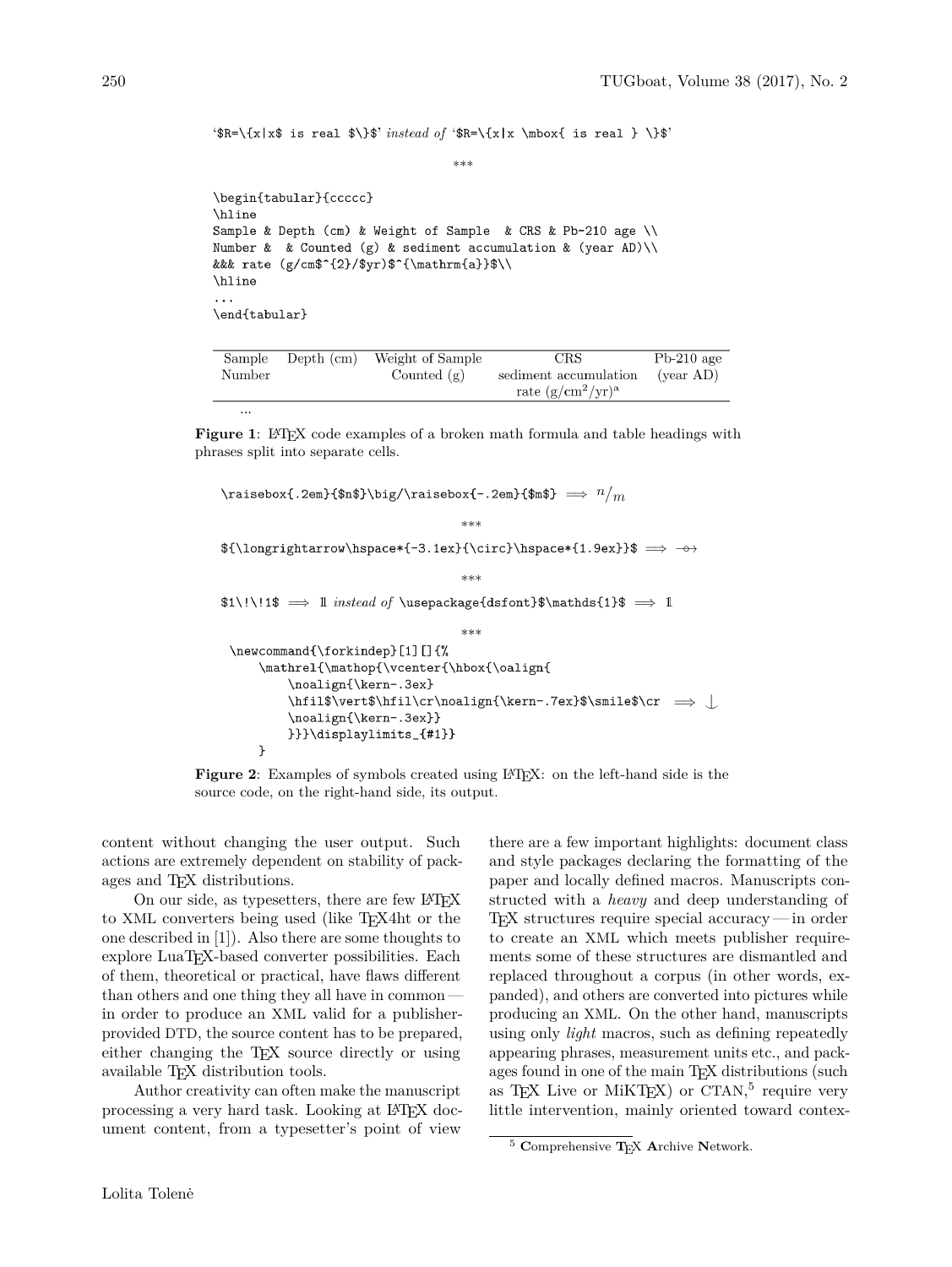tual enrichment for XML production (e.g., author information, funding related information connection to appropriate databases).

If the author uses a publisher-provided template, few changes are noticeable, whereas author-created formatting usually results in a completely different layout from the prepared printed copy, which makes it difficult to notice some unintended mismatch to original output content. Also the author, having put so much work into creating the desired layout, often feels disappointed by the outcome.

Manuscripts written using mostly unstructured plain text usually do not change much from the layout point of view, but the corpus must be given a contextual meaning. Also, strange combinations of primitive TEX command sequences, where usually some widely-known standard coding should have been applied, typically need to be replaced with the standard coding, but a human has to decide whether this is the case. Such manuscripts require reading the author's mind to some extent, e.g., where the theorem or its proof ends— especially difficult if these structures are nested, i.e., a proof contains theorems and proofs of its own, whether the two letters combined into a single glyph should be replaced with an appropriate LATEX command sequence, or if this is some field-related denotation and should be left untouched (for XML a picture should be generated from this symbol), etc.

#### <span id="page-2-0"></span>**3 Manuscript content analysis**

**Data description** This article provides a statistical overview of about 90 000 STM (scientific, technical and medical) LAT<sub>F</sub>X papers which have been prepared for 252 journals of well-known publishing houses such as Elsevier, Springer, Mattson Publishing Services, BioMed Central, IOS Press, International Press, and others. The data covers the years 2010 to 2016. Manuscripts have not been sorted in any way, therefore they include random nationalities, institutions, science fields, etc.

The provided results were gathered by analyzing manuscript source files (TEX), which show what researchers use for writing STM content. In order to see what is used overall, .fls and .log files have been analyzed. Only a small number of manuscripts are sent with compilation output files attached. In the current set . log files were found for  $6\%$  of manuscripts. Therefore compilation output files must have been produced by recompiling gathered manuscripts. For this purpose three distributions of T<sub>EX</sub> Live, released in 2010, 2014 and 2016, were at our disposal. The following engines have been used for successful compilation of about  $90\%$  of manuscripts: pdfT<sub>F</sub>X

<span id="page-2-1"></span>**Table 1**: Formats used by researchers for manuscript compilation.

| Format      | Manuscript count |
|-------------|------------------|
| pdflatex    | 2962             |
| latex       | 2489             |
| platex      | 54               |
| xelatex     | 52               |
| tex         | 11               |
| amstex      | 4                |
| pdftex      | 4                |
| platex-siis | 4                |
| lualatex    | 3                |
| eplatex     | 1                |
| mpost       | 1                |
| uplatex     | 1                |

(latex, pdftex, pdflatex), LuaLATFX (lualatex),  $X \nsubseteq X$  (xelatex). In order to generate the  $fls$ files, the option –recorder was used.

Of course, we encounter only a portion of papers produced worldwide. Therefore, in most cases concrete numbers have no meaning here, and only percentages will be provided. All of the statistical data presented here can be accessed at [github.com/](github.com/vtex-soft/statistics.tex-manuscripts) [vtex-soft/statistics.tex-manuscripts](github.com/vtex-soft/statistics.tex-manuscripts), and interested readers are encouraged to explore further.

One of the main interests in analyzing this data is to get a picture of which T<sub>EX</sub> family tools are most popular from a researcher's point of view and how it changes (if it does) over the years.

**TEX tools used** As noted above, only 6% of manuscripts were provided with their compilation .log files. Additionally, 20% of cases had PDF files matching the .tex filename. Table [1](#page-2-1) shows compilation formats used by researchers, extracted from .log file content and PDF metadata. While the most commonly used engine is pdfTEX, 10 252 (48%) manuscripts were compiled to DVI first instead of directly producing a PDF file.

Most researchers use the latest TFX distribution version. But as one can see from Fig. [3,](#page-3-0) there are a number of authors who compile their manuscripts with T<sub>E</sub>X distributions up to ten years old.

Further analysis has been split into two main parts, separating the document classes and packages used.

**Document classes** Throughout the papers, 366 unique document classes were found. Only 15% are in TEX Live distributions since 2010, 2 are in the current CTAN file list (namely svjour and smfart) and other classes are distributed by publishing houses or created by authors (see Table [2\)](#page-3-1).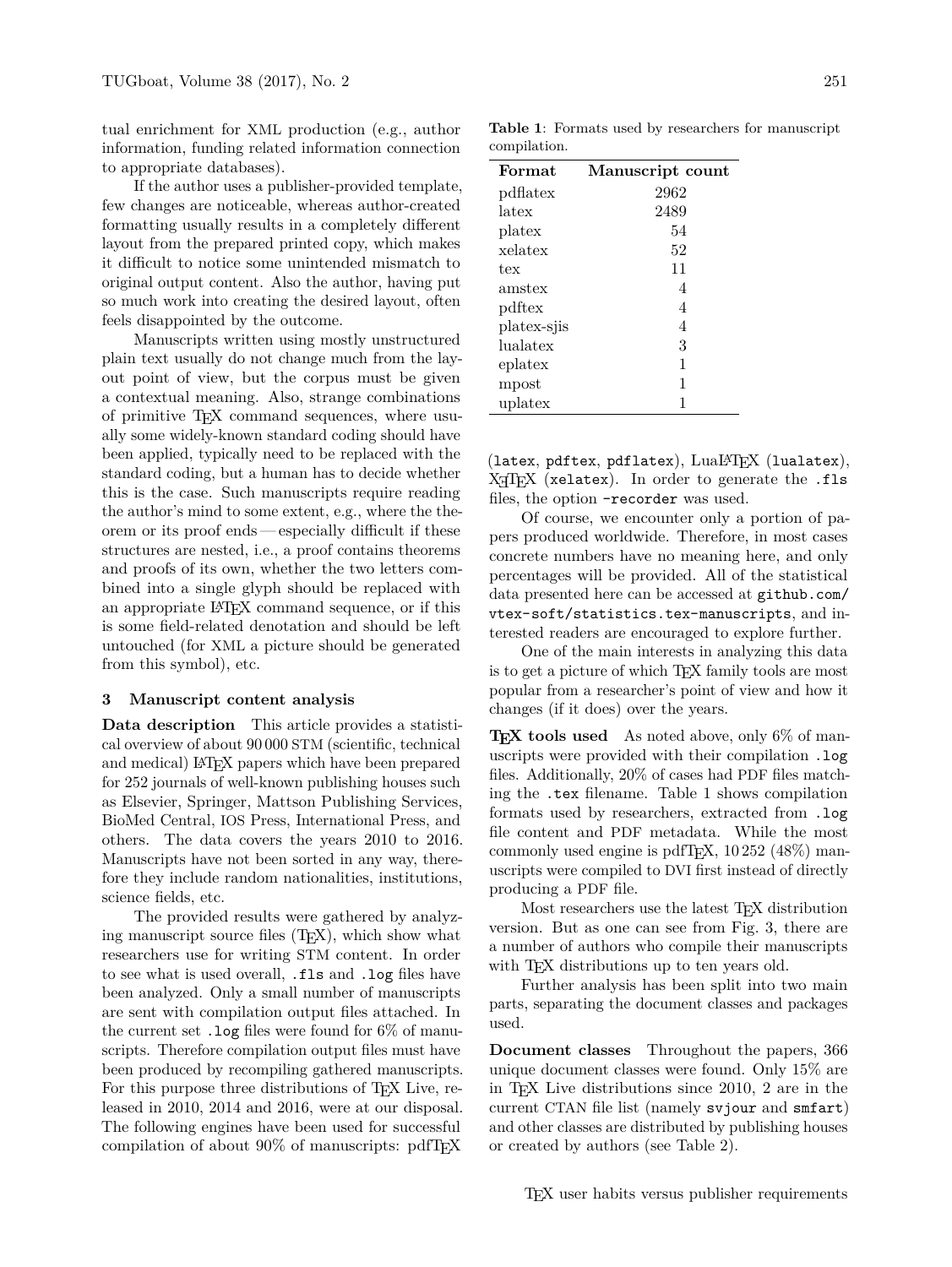

<span id="page-3-0"></span>**Figure 3**: Age frequency of TEX distribution originally used by manuscript authors.

<span id="page-3-1"></span>**Table 2**: Counts of unique document classes and packages in the analyzed manuscripts.

|                                      | <b>Classes</b> | Packages |
|--------------------------------------|----------------|----------|
|                                      | count          | count    |
| Total                                | 366            | 1847     |
| Since 2015                           | 143            | 1023     |
| In T <sub>F</sub> X Live $2010-2016$ | 55             | 996      |
| In T <sub>F</sub> X Live 2016        | 48             | 970      |
| In CTAN                              | 9              | 66       |

Most commonly, manuscripts were provided using the article, elsarticle, amsart, svjour3 and revtex4 classes (see Fig. [4\)](#page-3-2). All of these, except for the svjour3 class, are included in TL2016. The svjour3 class is provided by *Springer*. Over the years it has replaced svjour and svjour2 classes, but only the first version, svjour, is currently found on CTAN.

While the article class is used independent of publishing houses, for other classes in Table [3](#page-4-0) one can see a relationship with the publishing house by which a manuscript has been accepted. This relationship between class and publisher is natural, because the latter usually promotes certain classes for particular journals or groups of journals, and provides templates for authors to use. Such publisheroriented manuscripts are more easily transferred into publication-ready papers and require less intervention, and therefore there are fewer typesetting errors and layout changes. Sadly, this is the case for only a relatively small number of papers. The total number of different classes used, shown in Table [3,](#page-4-0) shows that a substantial number of manuscripts are written using rare classes, or classes normally used for another publisher's journal.



<span id="page-3-2"></span>**Figure 4**: Most common document classes used in the manuscripts. Word size reflects frequency.

LATEX 2*ε* was introduced over 20 years ago, but we still encounter substantial use of the outdated LATEX 2.09 version. Over 1000 of the analyzed papers were formatted using \documentstyle command (the most often loaded class is article).

**Packages** Only 5% of manuscripts do not contain packages loaded in addition to the document class. Nearly 2000 unique packages were used throughout the manuscripts (see Table [2\)](#page-3-1). More than half of them were found in TEX Live, 66 more are in the current CTAN file list (e.g., psfig, axodraw, picins, etc.; 10 of them are obsolete) and other files are distributed by publishers or created by authors.

The most common packages are shown in Fig. [5](#page-4-1) and Table [4.](#page-5-3) The top of the list is stable throughout the entire time span analyzed: the most commonly used are the American Mathematical Society (AMS) packages, then there are graphicx, color, hyperref, inputenc, mathrsfs and epsfig. Some packages have become more popular in the last two years, notably hyperref and tikz. It is interesting to note that, while according to CTAN the graphicx package is preferred over epsfig, use of the latter is decreasing only slowly.

The data shows that a few packages have been used only with certain document class: fix-cm with svjour3 class in 98% of cases, spr-astr-addons with aastex class in 100% of cases. Packages like the AMS bundle are more likely to be used with any class. Fig. [6](#page-4-2) shows how in the last two years used packages are related to the most common article class: mostly it is used in combination with styles related to layout formatting, such as fullpage, fancyhdr, indentfirst, etc.

Among the less frequently used packages are a few new styles: $6$  mathpartir (21 uses, on CTAN

<span id="page-3-3"></span> $6$  Here a style is called new if it is included in TEX Live 2016, but not in TL2014.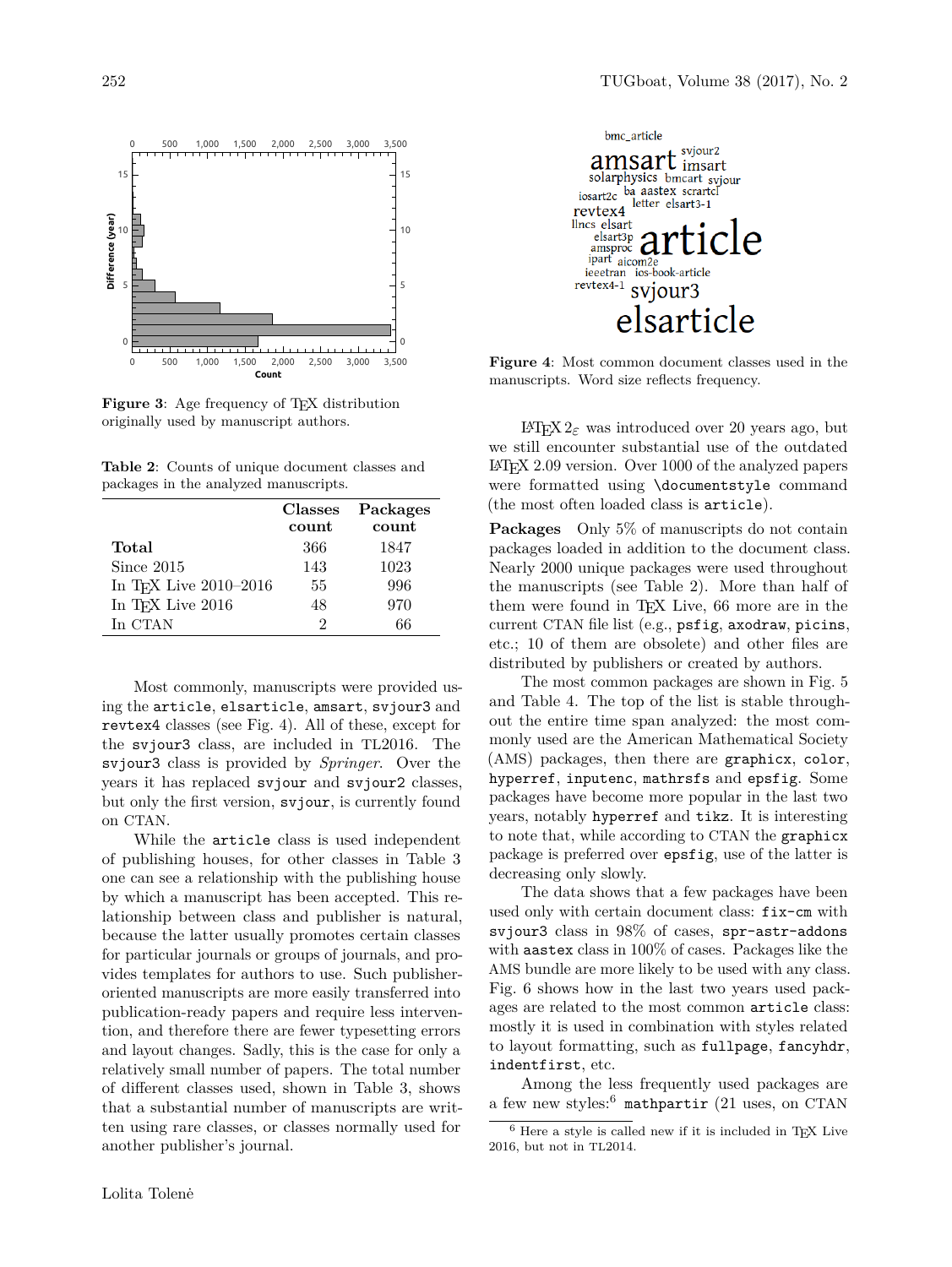| Class                     | Last known       | BMC | <b>DUP</b> | Elsevier | International | <b>IOS</b> | Mattson | Springer |
|---------------------------|------------------|-----|------------|----------|---------------|------------|---------|----------|
|                           | source           |     |            |          | Press         | Press      |         |          |
| aastex <sup>a</sup>       | TL2014           |     |            |          |               |            |         | 6        |
| aicom2e                   | IOS Press        |     |            |          |               | 17         |         |          |
| amsart                    | TL2016           | 22  | 74         | 19       | 2             |            | 11      | 8        |
| article                   | TL2016           | 42  | 19         | 29       | 15            | 16         | 37      | 29       |
| bmc article <sup>a</sup>  | BMC              | 10  |            |          |               |            |         |          |
| $b$ mcart <sup>a</sup>    | <b>BMC</b>       | 15  |            |          |               |            |         |          |
| elsarticle <sup>a</sup>   | TL2016           | 3   |            | 36       |               |            |         | 1        |
| imsart <sup>a</sup>       | <b>IMS</b>       |     |            |          | 1             |            | 46      |          |
| ios-book-article          | <b>IOS</b> Press |     |            |          |               | 4          |         |          |
| iosart2c                  | <b>IOS</b> Press |     |            |          |               | 28         |         |          |
| <i>ipart</i> <sup>a</sup> | Intl. Press      |     |            |          | 78            |            |         |          |
| jaise2e                   | <b>IOS</b> Press |     |            |          |               | 9          |         |          |
| svjour3                   | Springer         | 4   |            |          |               |            |         | 34       |
|                           | Total $(\%)$     | 96  | 93         | 84       | 96            | 75         | 94      | 77       |

<span id="page-4-0"></span>**Table 3**: The distribution of document classes according to the publishing house to which a manuscript has been submitted, as percentages.

<sup>a</sup> Document class uses article as parent, therefore the article class is used in 59% of all cases.



**Figure 5**: The 70 most common packages, extracted from manuscripts since 2015. Word size reflects frequency.

<span id="page-4-1"></span>amsfonts amsmath graphicx latexsym appendix a4wide mathrsfs ernation subfigure array comment caption subfigure array<br>amsby **geometry** epsfig psfrag<br>amsposition intervals algorithmic hyperref cases babel<br>hultirow times xspace bbm ulem color longtab multirow times xspace bbm ulem color longtable multirow times xspace born ulem color longtable<br>
rotating eucal<br>
pstricks inputence  $\text{article}$ <br>
exceller algorithms amsthm<br>
cyhdr float wrapfig xy xcolor bm algorithms<br>
cite epsf who algorithm amscd amssymb<br>
dsfont epstopdf amsthm fancyhdr dsfont epstopdf amstext enumerate<br>stmaryrd booktabs textcomp subfig<br>enumitem fontenc subcaption<br>capabics indentfirst setspace graphics

<span id="page-4-2"></span>**Figure 6**: article class in relation to the packages shown in Fig. [5.](#page-4-1) Word size reflects frequency.

since 2016-02-26), pgfornament (3 uses, on CTAN since 2016-03-09), prftree (1 use, on CTAN since  $2014-12-02$ , and pstring  $(1 \text{ use, on CTAN since})$ 2017-01-05). The todonotes package appeared on CTAN in 2008-09-06 and its usage in the gathered manuscripts has steadily increased over the years. The package subcaption is on CTAN since 2002, but only in 2013 does this package appear among those used, with an increasing frequency since then.

A comparison of the packages loaded directly by the user (extracted from .tex files) and those loaded indirectly (extracted from  $\cdot$  fls files) shows that many packages are bundles of files, and where the user loads only, e.g., the graphicx package, by default the graphics and keyval files are also loaded. It is interesting to note that in 40% of cases the natbib and url packages are not loaded directly.

AMS packages also dominate when comparing manuscripts with publisher-ready papers. Packages like url, fontenc, bm in the latter set of papers are used with 96%–99% frequency instead of 6%–7%. The xcolor package is used 4% more frequently than color, but this package overall is used at half the rate than in original manuscripts. Packages rarely used by authors such as etoolbox  $(94\%)$ , if then  $(18\%)$ , dcolumn  $(16\%)$ , array  $(16\%)$ , afterpackage  $(12\%)$ , atveryend  $(7\%)$  are often used in publisherready paper preparation.

**Package options** 85% of the manuscripts' used packages were loaded without additional options. 1453 of the unique packages were never given an